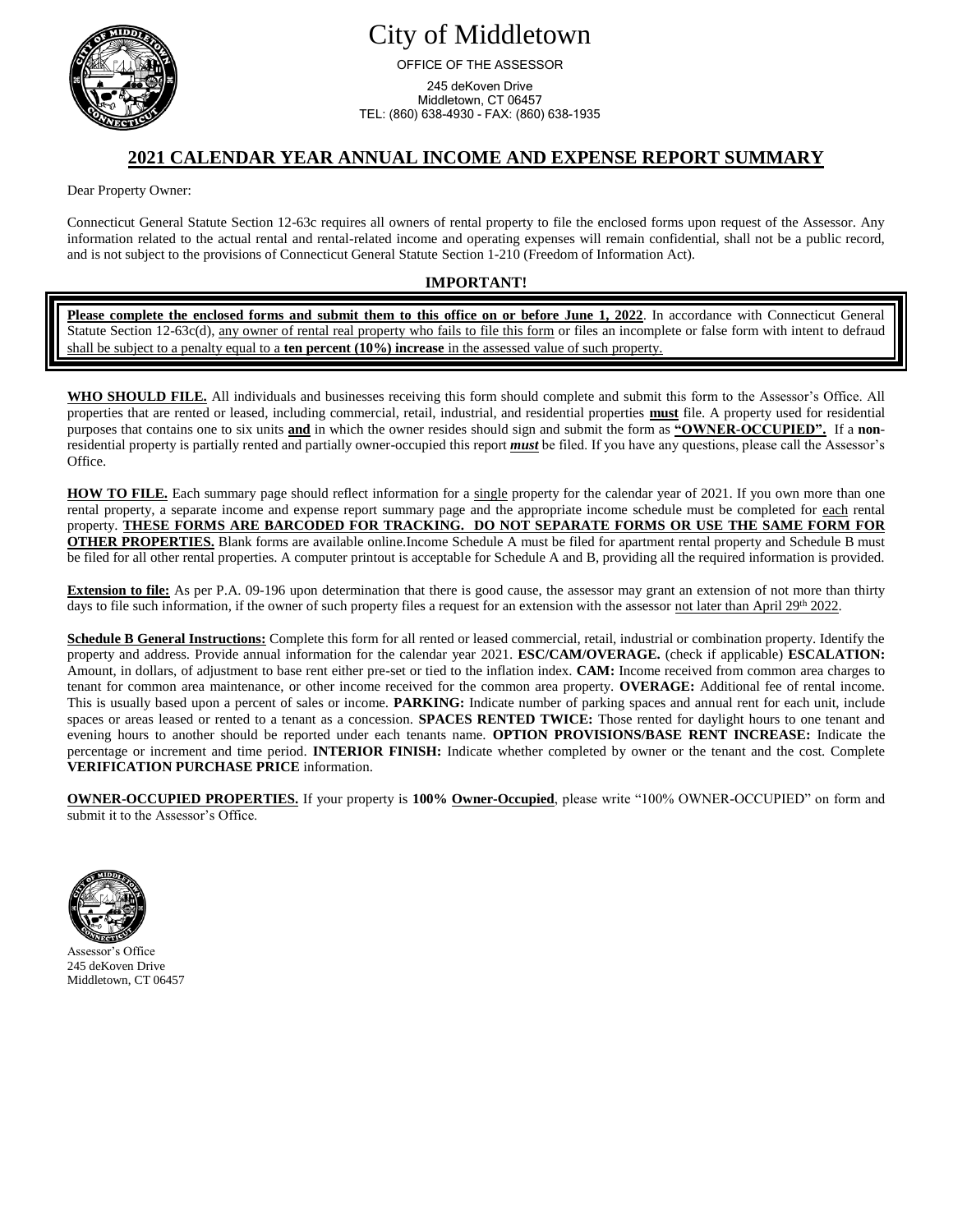# **SCHEDULE A** – 2021 **APARTMENT RENT SCHEDULE** *Complete this Section for Apartment Rental activity only.*<br>Property Location *Property Location*

Property Location

| <b>UNIT TYPE</b>                      | NO. OF UNITS |               |              | <b>ROOM COUNT</b> |        | <b>MONTHLY RENT</b> |              | <b>TYPICAL</b>    |                                              |                       |  |
|---------------------------------------|--------------|---------------|--------------|-------------------|--------|---------------------|--------------|-------------------|----------------------------------------------|-----------------------|--|
|                                       | <b>TOTAL</b> | <b>RENTED</b> | <b>ROOMS</b> | <b>BATHS</b>      | SQ. FT | PER UNIT            | <b>TOTAL</b> | <b>LEASE TERM</b> | <b>BUILDING FEATURES INCLUDED IN</b>         |                       |  |
| <b>EFFICIENCY</b>                     |              |               |              |                   |        |                     |              |                   | <b>RENT</b><br>(Please Check All That Apply) |                       |  |
| 1 BEDROOM                             |              |               |              |                   |        |                     |              |                   |                                              |                       |  |
| 2 BEDROOM                             |              |               |              |                   |        |                     |              |                   | $\Box$ Heat                                  | □ Garbage Disposal    |  |
| 3 BEDROOM                             |              |               |              |                   |        |                     |              |                   | $\Box$ Electricity                           | $\Box$ Furnished Unit |  |
| 4 BEDROOM                             |              |               |              |                   |        |                     |              |                   | $\Box$ Other Utilities                       | $\Box$ Security       |  |
| <b>OTHER RENTABLE UNITS</b>           |              |               |              |                   |        |                     |              |                   | $\Box$ Air Conditioning                      | $\square$ Pool        |  |
| <b>OWNER/MANAGER/JANITOR OCCUPIED</b> |              |               |              |                   |        |                     |              |                   | $\Box$ Tennis Courts                         | $\Box$ Dishwasher     |  |
| <b>SUBTOTAL</b>                       |              |               |              |                   |        |                     |              |                   | $\Box$ Stove/Refrigerator                    |                       |  |
| GARAGE/PARKING                        |              |               |              |                   |        |                     |              |                   |                                              |                       |  |
| <b>OTHER INCOME (SPECIFY)</b>         |              |               |              |                   |        |                     |              |                   | $\Box$ Other Specify                         |                       |  |
| <b>TOTALS</b>                         |              |               |              |                   |        |                     |              |                   |                                              |                       |  |

## **SCHEDULE B** - **2021 LESSEE RENT SCHEDULE** *Complete this section for all other rental activities except apartment rental.*

|                | <b>LOCATION</b>       | TYPE/USE<br>OF<br>LEASED<br>$\operatorname{SPACE}$ | <b>LEASE TERM</b> |                             | $\overline{\phantom{a}}$<br>$\sim$<br><b>ANNUAL RENT</b> |                     |                                                   | __<br><b>INTERIOR FINISH</b> |                            |       | <b>PROPERTY</b> |      |                                                             |
|----------------|-----------------------|----------------------------------------------------|-------------------|-----------------------------|----------------------------------------------------------|---------------------|---------------------------------------------------|------------------------------|----------------------------|-------|-----------------|------|-------------------------------------------------------------|
| NAME OF TENANT | OF<br>LEASED<br>SPACE |                                                    | START             | $\ensuremath{\mathrm{END}}$ | LEASED<br>SQ. FT.                                        | BASE<br><b>RENT</b> | $\ensuremath{\mathsf{ESC/CAM}}\xspace$<br>OVERAGE | <b>TOTAL</b><br><b>RENT</b>  | <b>RENT PER</b><br>SQ. FT. | OWNER | <b>TENANT</b>   | COST | <b>EXPENSES &amp;</b><br>UTILITIES PAID BY<br><b>TENANT</b> |
|                |                       |                                                    |                   |                             |                                                          |                     |                                                   |                              |                            |       |                 |      |                                                             |
|                |                       |                                                    |                   |                             |                                                          |                     |                                                   |                              |                            |       |                 |      |                                                             |
|                |                       |                                                    |                   |                             |                                                          |                     |                                                   |                              |                            |       |                 |      |                                                             |
|                |                       |                                                    |                   |                             |                                                          |                     |                                                   |                              |                            |       |                 |      |                                                             |
|                |                       |                                                    |                   |                             |                                                          |                     |                                                   |                              |                            |       |                 |      |                                                             |
|                |                       |                                                    |                   |                             |                                                          |                     |                                                   |                              |                            |       |                 |      |                                                             |
|                |                       |                                                    |                   |                             |                                                          |                     |                                                   |                              |                            |       |                 |      |                                                             |
|                |                       |                                                    |                   |                             |                                                          |                     |                                                   |                              |                            |       |                 |      |                                                             |
|                |                       |                                                    |                   |                             |                                                          |                     |                                                   |                              |                            |       |                 |      |                                                             |
|                |                       |                                                    |                   |                             |                                                          |                     |                                                   |                              |                            |       |                 |      |                                                             |
|                |                       |                                                    |                   |                             |                                                          |                     |                                                   |                              |                            |       |                 |      |                                                             |
| <b>TOTAL</b>   |                       |                                                    |                   |                             |                                                          |                     |                                                   |                              |                            |       |                 |      |                                                             |

**SUBMIT TO THE ASSESSOR ON OR BEFORE JUNE 1, 2022 TO AVOID THE 10% PENALTY**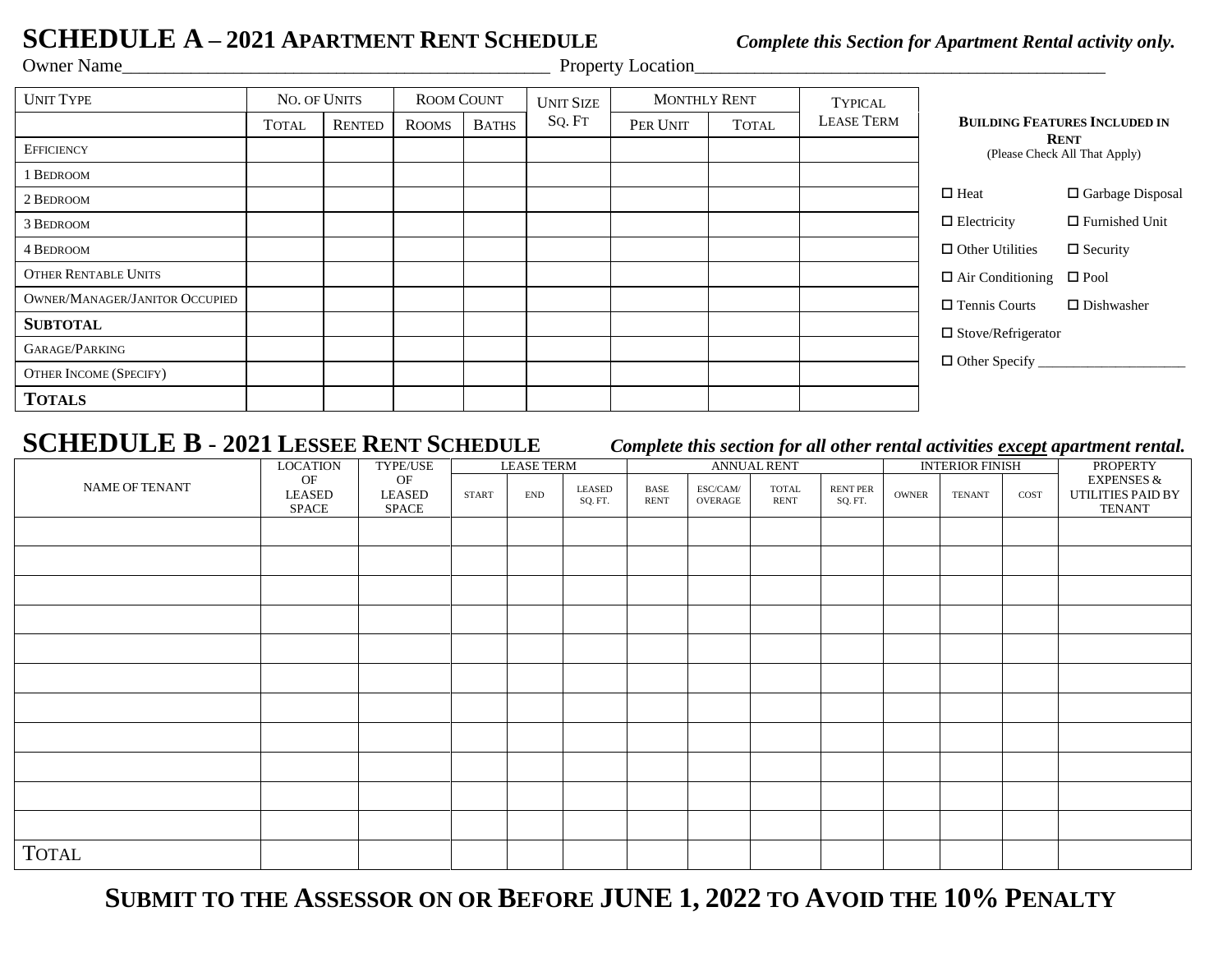# **2021 ANNUAL INCOME AND EXPENSE REPORT SUMMARY**

| Owner                                                                                                                                                                                                                                                                                                                                                                                                                                                                                                                                 |                                                                                                                                                                                                                                                          | <b>Property Name</b>                                                                                                                                                                                                                                                                                                                |                                                                                                                                                                                                                                                       |               | <u> 1989 - Johann Stoff, amerikansk politiker (d. 1989)</u> |  |
|---------------------------------------------------------------------------------------------------------------------------------------------------------------------------------------------------------------------------------------------------------------------------------------------------------------------------------------------------------------------------------------------------------------------------------------------------------------------------------------------------------------------------------------|----------------------------------------------------------------------------------------------------------------------------------------------------------------------------------------------------------------------------------------------------------|-------------------------------------------------------------------------------------------------------------------------------------------------------------------------------------------------------------------------------------------------------------------------------------------------------------------------------------|-------------------------------------------------------------------------------------------------------------------------------------------------------------------------------------------------------------------------------------------------------|---------------|-------------------------------------------------------------|--|
|                                                                                                                                                                                                                                                                                                                                                                                                                                                                                                                                       |                                                                                                                                                                                                                                                          | <b>Property Address</b>                                                                                                                                                                                                                                                                                                             |                                                                                                                                                                                                                                                       |               |                                                             |  |
| $City / State / Zip \_$                                                                                                                                                                                                                                                                                                                                                                                                                                                                                                               | Map / Lot                                                                                                                                                                                                                                                |                                                                                                                                                                                                                                                                                                                                     |                                                                                                                                                                                                                                                       |               |                                                             |  |
| 1. Primary Property Use (Circle One) A. Apartment<br><b>B.</b> Office<br>2. Gross Building Area (Including Owner-Occupied Space)<br>3. Net Leasable Area<br>4. Owner-Occupied Area<br>5. No. of Units                                                                                                                                                                                                                                                                                                                                 | C. Retail<br>Sq. Ft.<br>and the company of the company<br>$\_$ Sq. Ft.<br>Sq. Ft.                                                                                                                                                                        | D. Mixed Use<br>6. Number of Parking Spaces<br><b>Actual Year Built</b><br>7.<br>Year Remodeled<br>8.                                                                                                                                                                                                                               | E. Shopping Center                                                                                                                                                                                                                                    | F. Industrial | G. Other                                                    |  |
|                                                                                                                                                                                                                                                                                                                                                                                                                                                                                                                                       | <b>INCOME - 2021</b>                                                                                                                                                                                                                                     |                                                                                                                                                                                                                                                                                                                                     |                                                                                                                                                                                                                                                       |               | <b>EXPENSES - 2021</b>                                      |  |
| 9. Apartment Rental (From Schedule A)<br>10. Office Rentals (From Schedule B)<br>11. Retail Rentals (From Schedule B)<br>12. Mixed Rentals (From Schedule B)<br>13. Shopping Center Rentals (From Schedule B)<br>14. Industrial Rentals (From Schedule B)<br>15. Other Rentals (From Schedule B)<br>16. Parking Rentals<br>17. Other Property Income<br>18. TOTAL POTENTIAL INCOME (Add Line 9 Through Line 17) ________________________<br>19. Loss Due to Vacancy and Credit<br>20. EFFECTIVE ANNUAL INCOME (Line 18 Minus Line 19) | <u> 1980 - Johann Barbara, martin da k</u><br><u> 1980 - Johann John Stone, meil in der Stone (d. 1980)</u><br>the contract of the contract of the contract of<br>the contract of the contract of the<br>the contract of the contract of the contract of | 21. Heating/Air Conditioning<br>22. Electricity<br>23. Other Utilities<br>25. Supplies<br>26. Management<br>27. Insurance<br>28. Common Area Maintenance<br>30. Legal and Accounting<br>31. Elevator Maintenance<br>32. Tenant Improvements<br>33. General Repairs<br>37. Security<br>40. Capital Expenses<br>41. Real Estate Taxes | 24. Payroll (Except management, repair & decorating)<br>29. Leasing Fees/Commissions/Advertising<br>38. TOTAL EXPENSES (Add Lines 21 Through 37)<br>39. NET OPERATING INCOME (Line 20 Minus Line 38)<br>42. Mortgage Payment (Principal and Interest) |               | the control of the control of the control of the control of |  |

**SUBMIT TO THE ASSESSOR ON OR BEFORE JUNE 1, 2022 TO AVOID THE 10% PENALTY**